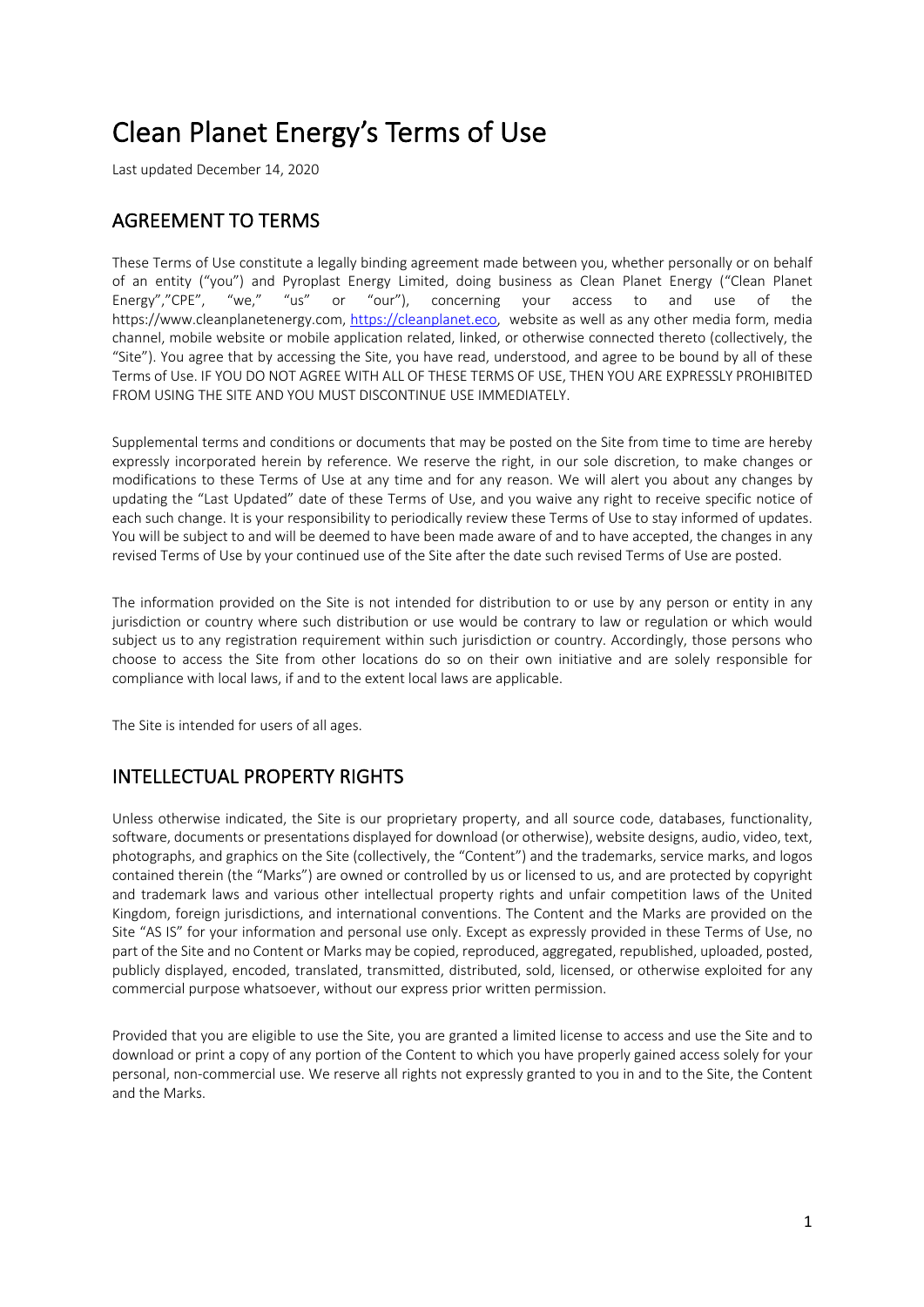## USER REPRESENTATIONS

By using the Site, you represent and warrant that: (1) you have the legal capacity, and you agree to comply with these Terms of Use; (2) any registration or content information you may need to submit will be true, accurate, current, and complete; (3) you will maintain the accuracy of such information and promptly update such registration information as necessary; (4) you will not access the Site through automated or non-human means, whether through a bot, script or otherwise; (5) you will not use the Site for any illegal, commercial or unauthorized purpose; and (6) your use of the Site will not violate any applicable law or regulation.

If you provide any information that is untrue, inaccurate, not current, or incomplete, we have the right to refuse any and all current or future use of the Site (or any portion thereof) and claim any damages for documents provided to you where their Content has been in anyway misused or abused.

### PROHIBITED ACTIVITIES

You may not access or use the Site for any purpose other than that for which we make the Site available. The Site may not be used in connection with any commercial endeavours except those that are specifically endorsed or approved by us.

As a user of the Site, you agree not to:

- 1. Systematically retrieve data or other Content from the Site to create or compile, directly or indirectly, a collection, compilation, database, or directory without written permission from us.
- 2. Make any unauthorized use of the Site, including collecting usernames and/or email addresses of users by electronic or other means for the purpose of sending unsolicited email, or creating user accounts by automated means or under false pretences.
- 3. Use a buying agent or purchasing agent to make purchases on the Site.
- 4. Circumvent, disable, or otherwise interfere with security-related features of the Site, including features that prevent or restrict the use or copying of any Content or enforce limitations on the use of the Site and/or the Content contained therein.
- 5. Engage in unauthorized framing of or linking to the Site.
- 6. Trick, defraud, or mislead us and other users, especially in any attempt to learn sensitive account information such as user passwords.
- 7. Make improper use of our support services or submit false reports of abuse or misconduct.
- 8. Engage in any automated use of the system, such as using scripts to send comments or messages, or using any data mining, robots, or similar data gathering and extraction tools.
- 9. Interfere with, disrupt, or create an undue burden on the Site or the networks or services connected to the Site.
- 10. Attempt to impersonate another user or person or use the username of another user.
- 11. Use any information obtained from the Site in order to harass, abuse, or harm another person.
- 12. Use the Site as part of any effort to compete with us or otherwise use the Site and/or the Content for any revenue-generating endeavour or commercial enterprise.
- 13. Decipher, decompile, disassemble, or reverse engineer any of the software comprising or in any way making up a part of the Site.
- 14. Attempt to bypass any measures of the Site designed to prevent or restrict access to the Site, or any portion of the Site.
- 15. Harass, annoy, intimidate, or threaten any of our employees or agents engaged in providing any portion of the Site to you.
- 16. Delete the copyright or other proprietary rights notice from any Content, or reproduced Content.
- 17. Copy or adapt the Site's software, including but not limited to Flash, PHP, HTML, JavaScript, or other code.
- 18. Upload or transmit (or attempt to upload or to transmit) viruses, Trojan horses, or other material, including excessive use of capital letters and spamming (continuous posting of repetitive text), that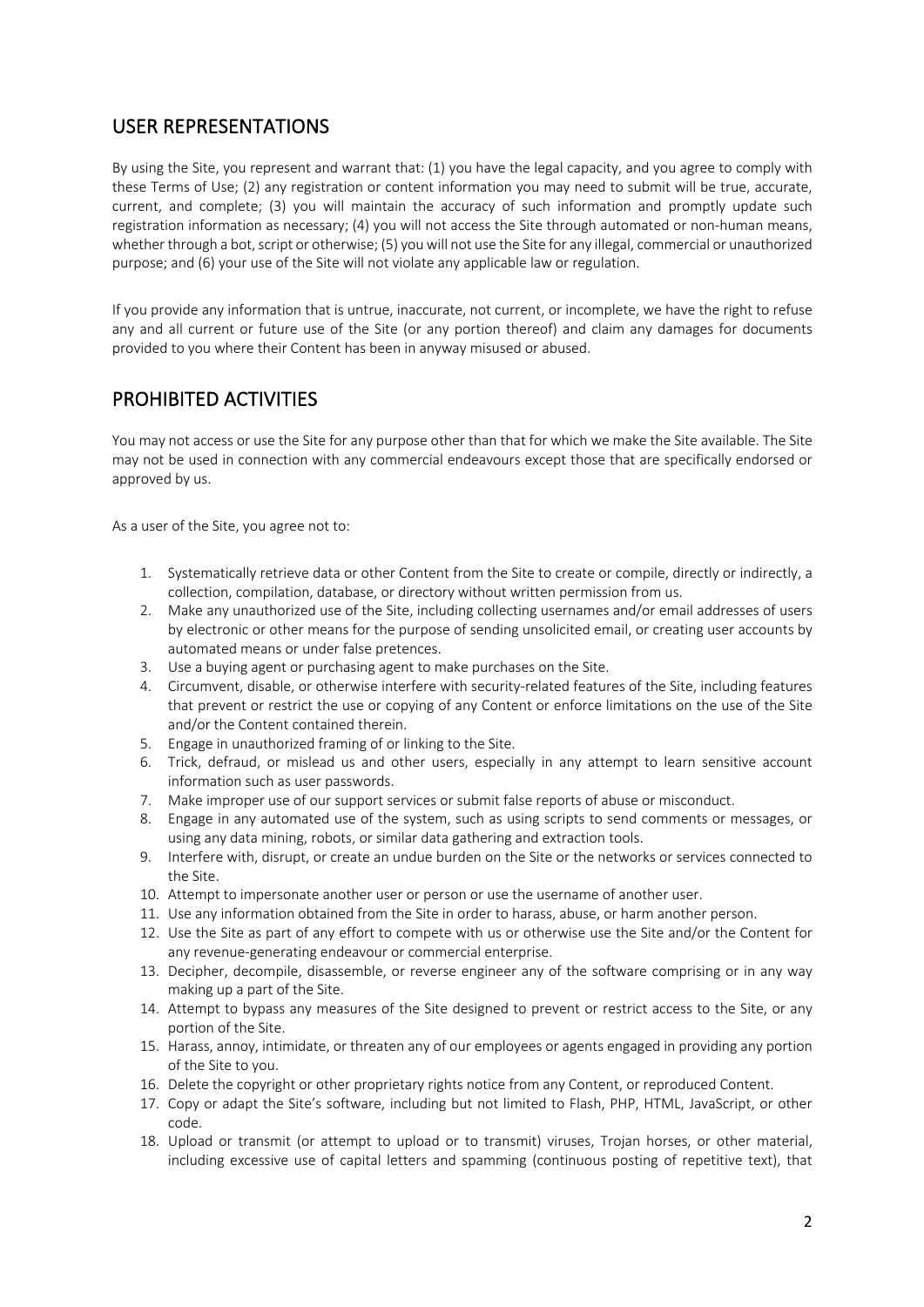interferes with any party's uninterrupted use and enjoyment of the Site or modifies, impairs, disrupts, alters, or interferes with the use, features, functions, operation, or maintenance of the Site.

- 19. Upload or transmit (or attempt to upload or to transmit) any material that acts as a passive or active information collection or transmission mechanism, including without limitation, clear graphics interchange formats ("gifs"), 1×1 pixels, web bugs, cookies, or other similar devices (sometimes referred to as "spyware" or "passive collection mechanisms" or "pcms").
- 20. Except as may be the result of a standard search engine or Internet browser usage, use, launch, develop, or distribute any automated system, including without limitation, any spider, robot, cheat utility, scraper, or offline reader that accesses the Site, or using or launching any unauthorized script or other software.
- 21. Disparage, tarnish, or otherwise harm, in our opinion, us and/or the Site.
- 22. Use the Site in a manner inconsistent with any applicable laws or regulations.

#### CONTRIBUTION LICENSE

You and the Site agree that we may access, store, process and use any information and personal data that you provide following the terms of the Privacy Policy and your choices (including settings).

#### **SUBMISSIONS**

Excluding Clean Planet Regeneration project ideas, You acknowledge and agree that any questions, comments, suggestions, ideas, feedback, or other information regarding the Site ("Submissions") provided by you to us are non-confidential and shall become our sole property. We shall own exclusive rights, including all intellectual property rights, and shall be entitled to the unrestricted use and dissemination of these Submissions for any lawful purpose, commercial or otherwise, without acknowledgement or compensation to you. You hereby waive all moral rights to any such Submissions, and you hereby warrant that any such Submissions are original with you or that you have the right to submit such Submissions. You agree there shall be no recourse against us for any alleged or actual infringement or misappropriation of any proprietary right in your Submissions.

For Clean Planet Regeneration project ideas specifically, You acknowledge and agree that any questions, comments, suggestions, ideas, feedback, or other information regarding the Site ("CPR Submissions") provided by you to us are non-confidential and do not contain any proprietary information.

### THIRD-PARTY WEBSITES AND CONTENT

The Site may contain (or you may be sent via the Site) links to other websites ("Third-Party Websites") as well as articles, photographs, text, graphics, pictures, designs, music, sound, video, information, applications, software, and other Content or items belonging to or originating from third parties ("Third-Party Content"). Such Third-Party Websites and Third-Party Content are not investigated, monitored, or checked for accuracy, appropriateness, or completeness by us, and we are not responsible for any Third-Party Websites accessed through the Site or any Third-Party Content posted on, available through, or installed from the Site, including the Content, accuracy, offensiveness, opinions, reliability, privacy practices, or other policies of or contained in the Third-Party Websites or the Third-Party Content. Inclusion of, linking to, or permitting the use or installation of any Third-Party Websites or any Third-Party Content does not imply approval or endorsement thereof by us. If you decide to leave the Site and access the Third-Party Websites or to use or install any Third-Party Content, you do so at your own risk, and you should be aware these Terms of Use no longer govern. You should review the applicable terms and policies, including privacy and data gathering practices, of any website to which you navigate from the Site or relating to any applications you use or install from the Site. Any purchases you make through Third-Party Websites will be through other websites and from other companies, and we take no responsibility whatsoever in relation to such purchases which are exclusively between you and the applicable third party. You agree and acknowledge that we do not endorse the products or services offered on Third-Party Websites, and you shall hold us harmless from any harm caused by your purchase of such products or services. Additionally, you shall hold us harmless from any losses sustained by you or harm caused to you relating to or resulting in any way from any Third-Party Content or any contact with Third-Party Websites.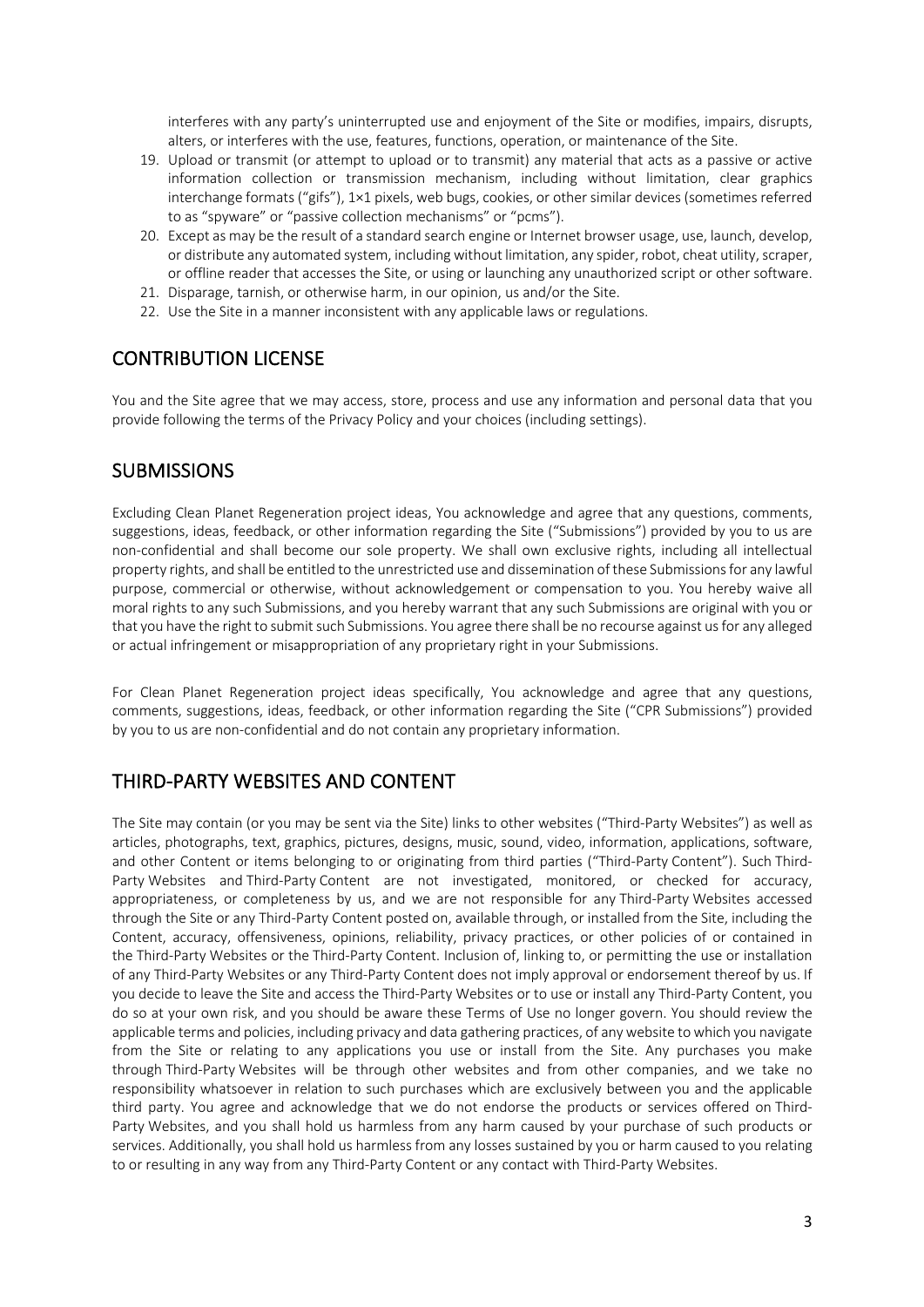### SITE MANAGEMENT

We reserve the right, but not the obligation, to: (1) monitor the Site for violations of these Terms of Use; (2) take appropriate legal action against anyone who, in our sole discretion, violates the law or these Terms of Use, including without limitation, reporting such user to law enforcement authorities; (3) in our sole discretion and without limitation, refuse, restrict access to, limit the availability of, or disable (to the extent technologically feasible) any of your Contributions or any portion thereof; (4) in our sole discretion and without limitation, notice, or liability, to remove from the Site or otherwise disable all files and Content that are excessive in size or are in any way burdensome to our systems; and (5) otherwise manage the Site in a manner designed to protect our rights and property and to facilitate the proper functioning of the Site.

## PRIVACY POLICY

We care about data privacy and security. Please review our **Privacy Policy**. By using the Site, you agree to be bound by our Privacy Policy, which is incorporated into these Terms of Use. Please be advised the Site is hosted in the United Kingdom. If you access the Site from any other region of the world with laws or other requirements governing personal data collection, use, or disclosure that differ from applicable laws in the United Kingdom, then through your continued use of the Site, you are transferring your data to the United Kingdom, and you agree to have your data transferred to and processed in the United Kingdom.

## TERM AND TERMINATION

These Terms of Use shall remain in full force and effect while you use the Site. WITHOUT LIMITING ANY OTHER PROVISION OF THESE TERMS OF USE, WE RESERVE THE RIGHT TO, IN OUR SOLE DISCRETION AND WITHOUT NOTICE OR LIABILITY, DENY ACCESS TO AND USE OF THE SITE (INCLUDING BLOCKING CERTAIN IP ADDRESSES), TO ANY PERSON FOR ANY REASON OR FOR NO REASON, INCLUDING WITHOUT LIMITATION FOR BREACH OF ANY REPRESENTATION, WARRANTY, OR COVENANT CONTAINED IN THESE TERMS OF USE OR OF ANY APPLICABLE LAW OR REGULATION. WE MAY TERMINATE YOUR USE OR PARTICIPATION IN THE SITE OR DELETE YOUR ACCOUNT AND ANY CONTENT OR INFORMATION THAT YOU POSTED AT ANY TIME, WITHOUT WARNING, IN OUR SOLE DISCRETION.

If we terminate or suspend your account for any reason, you are prohibited from registering and creating a new account under your name, a fake or borrowed name, or the name of any third party, even if you may be acting on behalf of the third party. In addition to terminating or suspending your account, we reserve the right to take appropriate legal action, including without limitation pursuing civil, criminal, and injunctive redress.

## MODIFICATIONS AND INTERRUPTIONS

We reserve the right to change, modify, or remove the contents of the Site at any time or for any reason at our sole discretion without notice. However, we have no obligation to update any information on our Site. We also reserve the right to modify or discontinue all or part of the Site without notice at any time. We will not be liable to you or any third party for any modification, price change, suspension, or discontinuance of the Site.

We cannot guarantee the Site will be available at all times. We may experience hardware, software, or other problems or need to perform maintenance related to the Site, resulting in interruptions, delays, or errors. We reserve the right to change, revise, update, suspend, discontinue, or otherwise modify the Site at any time or for any reason without notice to you. You agree that we have no liability whatsoever for any loss, damage, or inconvenience caused by your inability to access or use the Site during any downtime or discontinuance of the Site. Nothing in these Terms of Use will be construed to obligate us to maintain and support the Site or to supply any corrections, updates, or releases in connection therewith.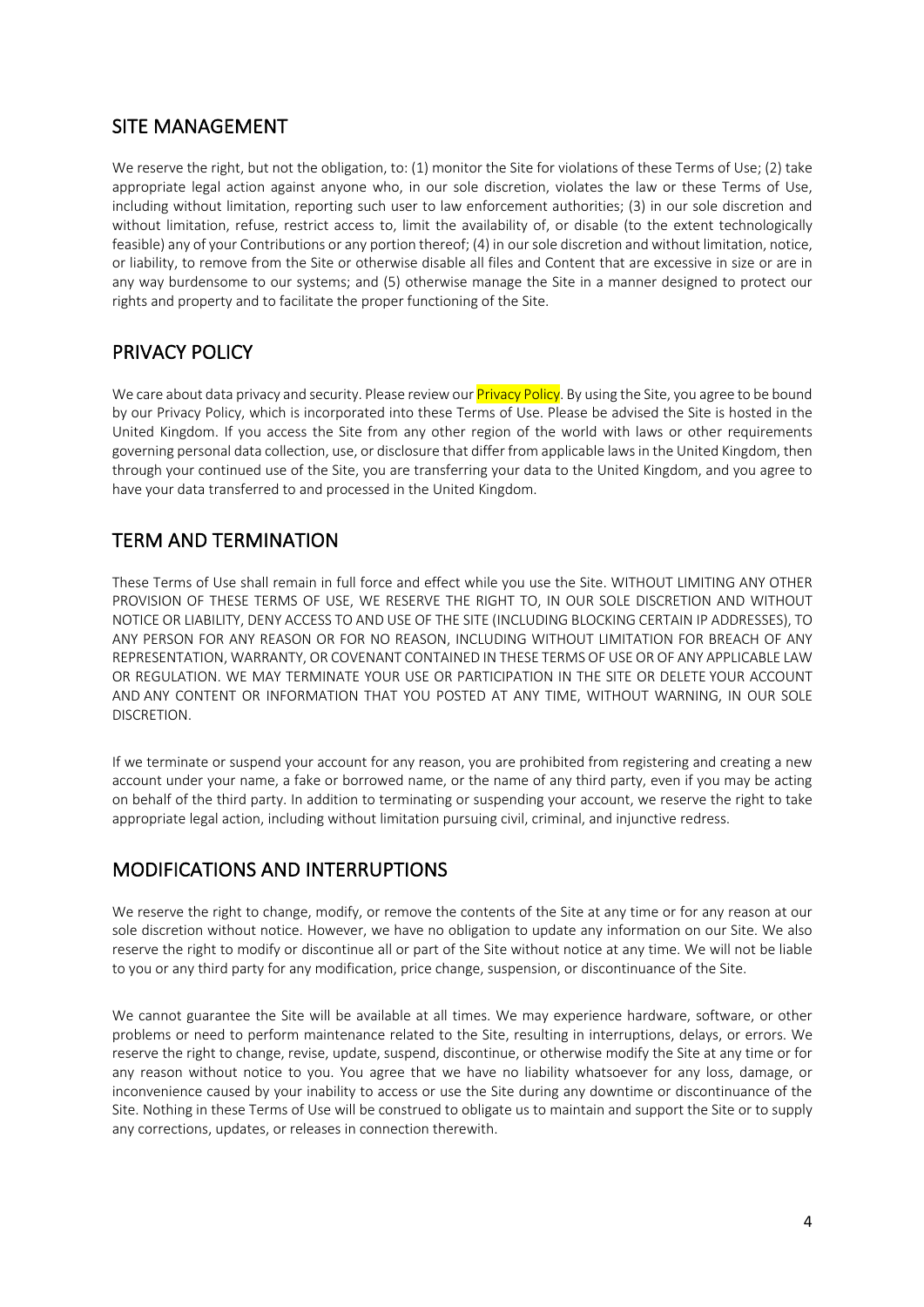## USER REGISTRATION

You may be required to register with our Site. You agree to keep your password confidential and will be responsible for all use of your account and password. We reserve the right to remove, reclaim, or change a username you select if we determine, in our sole discretion, that such username is inappropriate, obscene, or otherwise objectionable.

## FEES AND PAYMENT

We accept the following forms of payment:

Visa

Mastercard

American Express

Paypal

You may be required to purchase or pay a fee to access some of our services. You agree to provide current, complete, and accurate purchase and account information for all purchases made via the Site. You further agree to promptly update account and payment information, including email address, payment method, and payment card expiration date, so that we can complete your transactions and contact you as needed. We bill you through an online billing account for purchases made via the Site. Sales tax will be added to the price of purchases as deemed required by us. We may change prices at any time. All payments shall be in £ British Pounds.

You agree to pay all charges or fees at the prices then in effect for your purchases, and you authorize us to charge your chosen payment provider for any such amounts upon making your purchase. If your purchase is subject to recurring charges, then you consent to our charging your payment method on a recurring basis without requiring your prior approval for each recurring charge, until you notify us of your cancellation. We reserve the right to correct any errors or mistakes in pricing, even if we have already requested or received payment. We also reserve the right to refuse any order placed through the Site.

### OUR FEES

When registering with Clean Planet Energy, you may select to create a free account. No credit card information is needed at this time but your access to our platform's features will be limited.

If you choose to do so, you may select a paid subscription that fits your needs. We offer two types of plans. Users who previously created accounts and have prior plans with us are able to continue using their prior payment plan unless they upgrade or downgrade their accounts. Any upgrades will occur immediately at a prorated rate. Any downgrades to a user's account will take place following the end of their current payment term.

## CANCELLATION

You can cancel your subscription contacting us using the contact information provided below. You will be notified when your cancellation will take effect via email. The cost of your "Planet-monthly"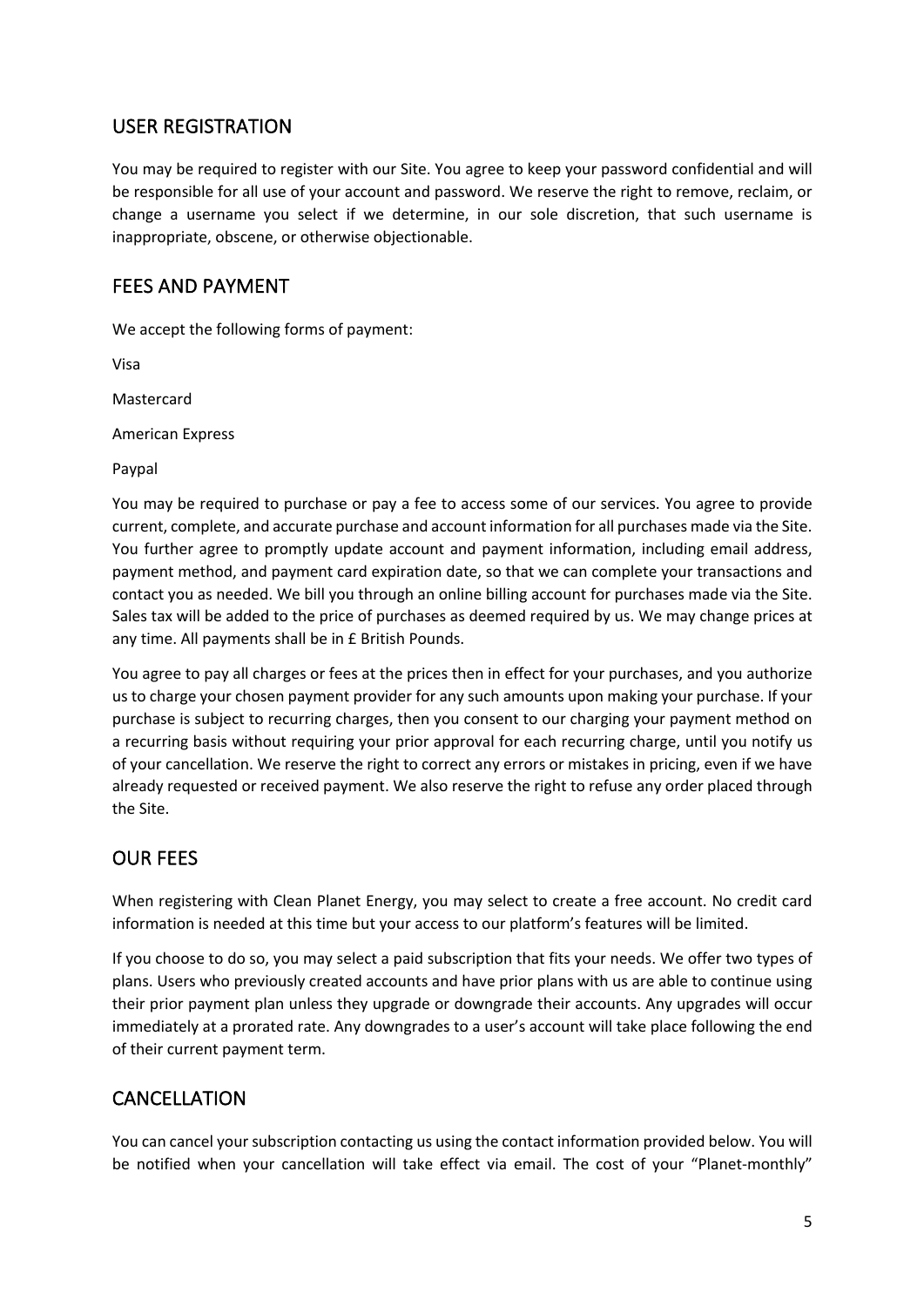remaining term will be refunded in full to the card used to purchase the membership. You should understand that your "Planet-Annual" membership is non-refundable at any time.

If you are unsatisfied with our services, please email us at hello@cleanplanetenergy.com or call us at +44 (0)203 195 3814.

### REFUSAL, SUSPENSION OR TERMINATION OF MEMBERSHIP

We may, in our discretion, immediately restrict, suspend, or terminate your membership and access to the Site if we consider you in breach of our T&Cs or applicable law. We reserve the right to refuse membership in our discretion.

### CHANGES TO MEMBERSHIP TERMS

We may change our Membership Terms from time to time, but we will notify members before doing so. You will be given the opportunity to cancel your subscription with a pro-rata refund (based on the time remaining in your subscription) if you do not want to accept the changes. If you do not opt-out in this way, your continued subscription to and use of the Site will be an acceptance of the updated Membership Terms.

## GOVERNING LAW

These Terms of Use and your use of the Site are governed by and construed in accordance with the laws of the United Kingdom, applicable to agreements made and to be entirely performed within the State of Delaware, without regard to its conflict of law principles.

# DISPUTE RESOLUTION

The European Commission provides an online dispute resolution platform, which you can access here: https://ec.europa.eu/consumers/odr. If you would like to bring the subject to our attention, please contact us.

#### **CORRECTIONS**

There may be information on the Site that contains typographical errors, inaccuracies, or omissions, including descriptions, pricing, availability, and various other information. We reserve the right to correct any errors, inaccuracies, or omissions and to change or update the information on the Site at any time, without prior notice.

### DISCLAIMER

THE SITE IS PROVIDED ON AN AS-IS AND AS-AVAILABLE BASIS. YOU AGREE THAT YOUR USE OF THE SITE AND OUR SERVICES WILL BE AT YOUR SOLE RISK. TO THE FULLEST EXTENT PERMITTED BY LAW, WE DISCLAIM ALL WARRANTIES, EXPRESS OR IMPLIED, IN CONNECTION WITH THE SITE AND YOUR USE THEREOF, INCLUDING, WITHOUT LIMITATION, THE IMPLIED WARRANTIES OF MERCHANTABILITY, FITNESS FOR A PARTICULAR PURPOSE, AND NON-INFRINGEMENT. WE MAKE NO WARRANTIES OR REPRESENTATIONS ABOUT THE ACCURACY OR COMPLETENESS OF THE SITE'S CONTENT OR THE CONTENT OF ANY WEBSITES LINKED TO THE SITE, AND WE WILL ASSUME NO LIABILITY OR RESPONSIBILITY FOR ANY (1) ERRORS, MISTAKES, OR INACCURACIES OF CONTENT AND MATERIALS, (2) PERSONAL INJURY OR PROPERTY DAMAGE, OF ANY NATURE WHATSOEVER, RESULTING FROM YOUR ACCESS TO AND USE OF THE SITE, (3) ANY UNAUTHORIZED ACCESS TO OR USE OF OUR SECURE SERVERS AND/OR ANY AND ALL PERSONAL INFORMATION AND/OR FINANCIAL INFORMATION STORED THEREIN, (4) ANY INTERRUPTION OR CESSATION OF TRANSMISSION TO OR FROM THE SITE, (5) ANY BUGS, VIRUSES, TROJAN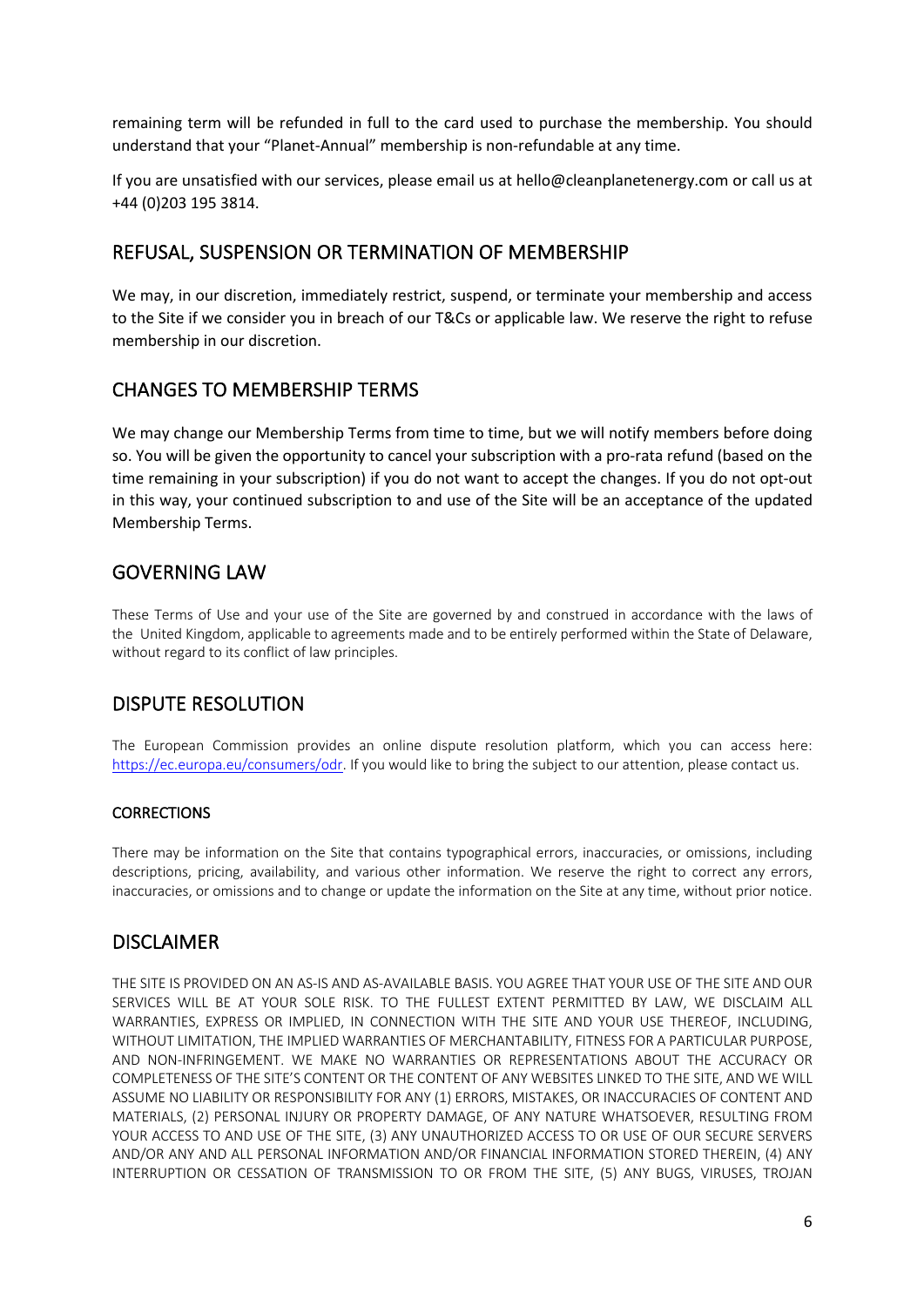HORSES, OR THE LIKE WHICH MAY BE TRANSMITTED TO OR THROUGH THE SITE BY ANY THIRD PARTY, AND/OR (6) ANY ERRORS OR OMISSIONS IN ANY CONTENT AND MATERIALS OR FOR ANY LOSS OR DAMAGE OF ANY KIND INCURRED AS A RESULT OF THE USE OF ANY CONTENT POSTED, TRANSMITTED, OR OTHERWISE MADE AVAILABLE VIA THE SITE. WE DO NOT WARRANT, ENDORSE, GUARANTEE, OR ASSUME RESPONSIBILITY FOR ANY PRODUCT OR SERVICE ADVERTISED OR OFFERED BY A THIRD PARTY THROUGH THE SITE, ANY HYPERLINKED WEBSITE, OR ANY WEBSITE OR MOBILE APPLICATION FEATURED IN ANY BANNER OR OTHER ADVERTISING, AND WE WILL NOT BE A PARTY TO OR IN ANY WAY BE RESPONSIBLE FOR MONITORING ANY TRANSACTION BETWEEN YOU AND ANY THIRD-PARTY PROVIDERS OF PRODUCTS OR SERVICES. AS WITH THE PURCHASE OF A PRODUCT OR SERVICE THROUGH ANY MEDIUM OR IN ANY ENVIRONMENT, YOU SHOULD USE YOUR BEST JUDGMENT AND EXERCISE CAUTION WHERE APPROPRIATE.

## LIMITATIONS OF LIABILITY

IN NO EVENT WILL WE OR OUR DIRECTORS, EMPLOYEES, OR AGENTS BE LIABLE TO YOU OR ANY THIRD PARTY FOR ANY DIRECT, INDIRECT, CONSEQUENTIAL, EXEMPLARY, INCIDENTAL, SPECIAL, OR PUNITIVE DAMAGES, INCLUDING LOST PROFIT, LOST REVENUE, LOSS OF DATA, OR OTHER DAMAGES ARISING FROM YOUR USE OF THE SITE, EVEN IF WE HAVE BEEN ADVISED OF THE POSSIBILITY OF SUCH DAMAGES. NOTWITHSTANDING ANYTHING TO THE CONTRARY CONTAINED HEREIN, OUR LIABILITY TO YOU FOR ANY CAUSE WHATSOEVER AND REGARDLESS OF THE FORM OF THE ACTION, WILL AT ALL TIMES BE LIMITED TO THE AMOUNT PAID, IF ANY, BY YOU TO US DURING THE SIX (6) MONTH PERIOD PRIOR TO ANY CAUSE OF ACTION ARISING. CERTAIN STATE LAWS DO NOT ALLOW LIMITATIONS ON IMPLIED WARRANTIES OR THE EXCLUSION OR LIMITATION OF CERTAIN DAMAGES. IF THESE LAWS APPLY TO YOU, SOME OR ALL OF THE ABOVE DISCLAIMERS OR LIMITATIONS MAY NOT APPLY TO YOU, AND YOU MAY HAVE ADDITIONAL RIGHTS.

### INDEMNIFICATION

You agree to defend, indemnify, and hold us harmless, including our subsidiaries, affiliates, and all of our respective officers, agents, partners, and employees, from and against any loss, damage, liability, claim, or demand, including reasonable attorneys' fees and expenses, made by any third party due to or arising out of: (1) use of the Site; (2) breach of these Terms of Use; (3) any breach of your representations and warranties set forth in these Terms of Use; (4) your violation of the rights of a third party, including but not limited to intellectual property rights; or (5) any overt harmful act toward any other user of the Site with whom you connected via the Site. Notwithstanding the foregoing, we reserve the right, at your expense, to assume the exclusive defence and control of any matter for which you are required to indemnify us, and you agree to cooperate, at your expense, with our defense of such claims. We will use reasonable efforts to notify you of any such claim, action, or proceeding which is subject to this indemnification upon becoming aware of it.

# USER DATA

We will maintain certain data that you transmit to the Site for the purpose of managing the performance of the Site, as well as data relating to your use of the Site. Although we perform regular routine backups of data, you are solely responsible for all data that you transmit or that relates to any activity you have undertaken using the Site. You agree that we shall have no liability to you for any loss or corruption of any such data, and you hereby waive any right of action against us arising from any such loss or corruption of such data.

## ELECTRONIC COMMUNICATIONS, TRANSACTIONS, AND SIGNATURES

Visiting the Site, sending us emails, and completing online forms constitute electronic communications. You consent to receive electronic communications, and you agree that all agreements, notices, disclosures, and other communications we provide to you electronically, via email and on the Site, satisfy any legal requirement that such communication be in writing. YOU HEREBY AGREE TO THE USE OF ELECTRONIC SIGNATURES, CONTRACTS, ORDERS, AND OTHER RECORDS, AND TO ELECTRONIC DELIVERY OF NOTICES, POLICIES, AND RECORDS OF TRANSACTIONS INITIATED OR COMPLETED BY US OR VIA THE SITE. You hereby waive any rights or requirements